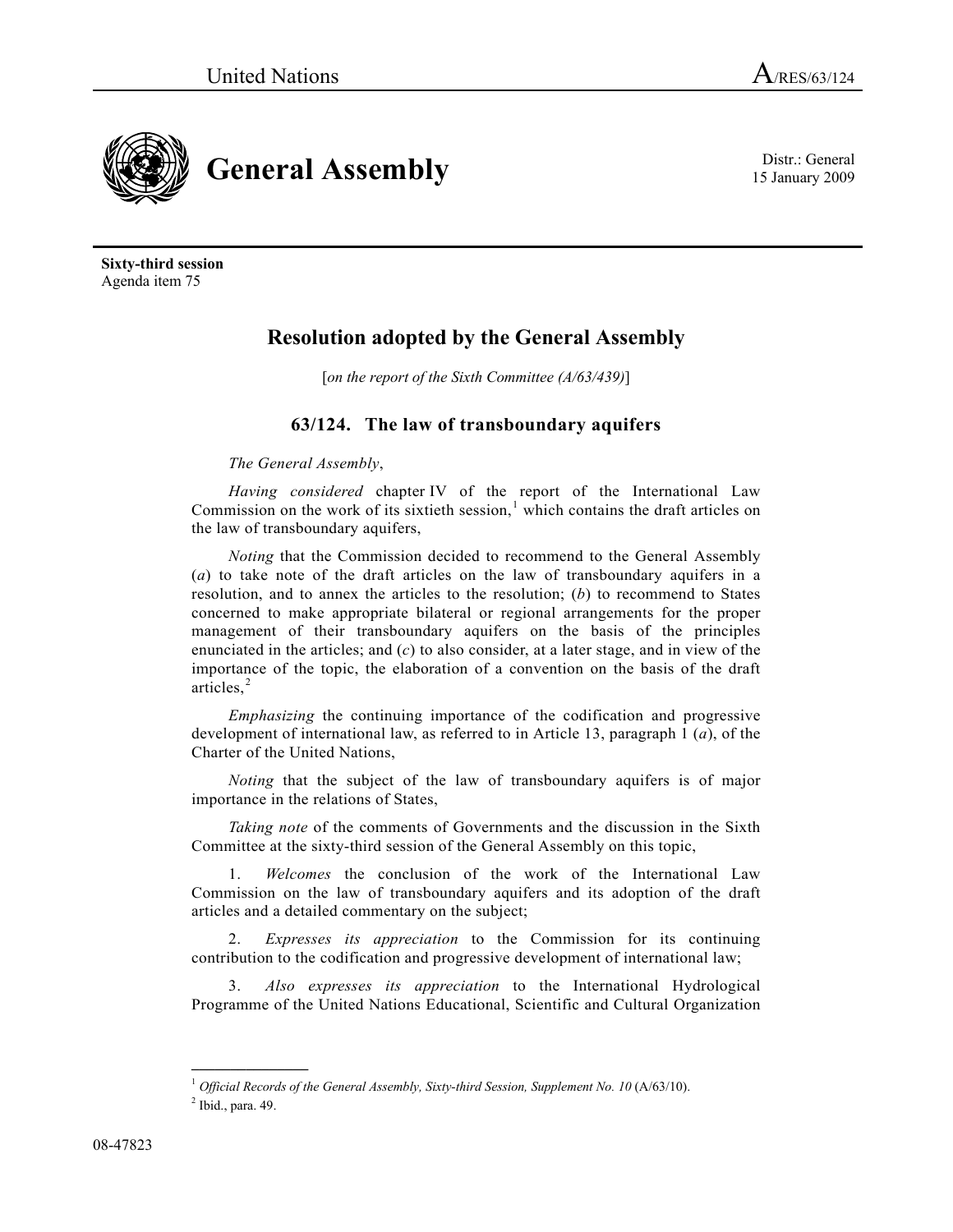and to other relevant organizations for the valuable scientific and technical assistance rendered to the International Law Commission;<sup>[3](#page-1-0)</sup>

 4. *Takes note* of the draft articles on the law of transboundary aquifers, presented by the Commission, the text of which is annexed to the present resolution, and commends them to the attention of Governments without prejudice to the question of their future adoption or other appropriate action;

 5. *Encourages* the States concerned to make appropriate bilateral or regional arrangements for the proper management of their transboundary aquifers, taking into account the provisions of these draft articles;

 6. *Decides* to include in the provisional agenda of its sixty-sixth session an item entitled "The law of transboundary aquifers" with a view to examining, inter alia, the question of the form that might be given to the draft articles.

> *67th plenary meeting 11 December 2008*

### **Annex**

### **The law of transboundary aquifers**

…

*Conscious* of the importance for humankind of life-supporting groundwater resources in all regions of the world,

*Bearing in mind* Article 13, paragraph 1 (*a*), of the Charter of the United Nations, which provides that the General Assembly shall initiate studies and make recommendations for the purpose of encouraging the progressive development of international law and its codification,

*Recalling* General Assembly resolution 1803 (XVII) of 14 December 1962 on permanent sovereignty over natural resources,

*Reaffirming* the principles and recommendations adopted by the United Nations Conference on Environment and Development of 1992 in the Rio Declaration on Environment and Development<sup>[4](#page-1-1)</sup> and Agenda 21,<sup>[5](#page-1-2)</sup>

*Taking into account* increasing demands for freshwater and the need to protect groundwater resources,

*Mindful* of the particular problems posed by the vulnerability of aquifers to pollution,

*Convinced* of the need to ensure the development, utilization, conservation, management and protection of groundwater resources in the context of the promotion of the optimal and sustainable development of water resources for present and future generations,

**\_\_\_\_\_\_\_\_\_\_\_\_\_\_\_** 

 $3$  Ibid., para. 51.

<span id="page-1-1"></span><span id="page-1-0"></span><sup>4</sup> *Report of the United Nations Conference on Environment and Development, Rio de Janeiro, 3–14 June 1992*, vol. I, *Resolutions Adopted by the Conference* (United Nations publication, Sales No. E.93.I.8 and corrigendum), resolution 1, annex I.

<span id="page-1-2"></span><sup>5</sup> Ibid., annex II.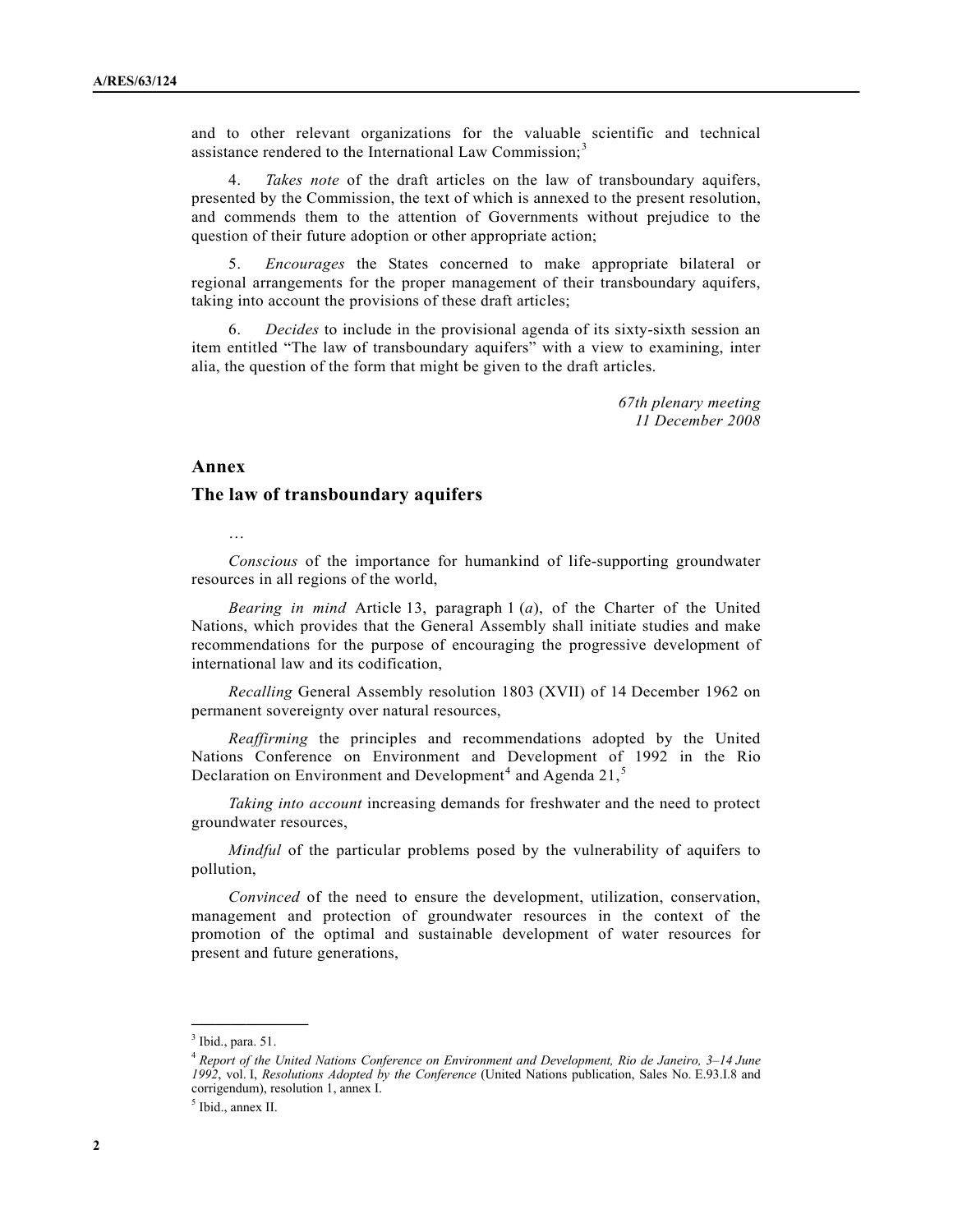*Affirming* the importance of international cooperation and good-neighbourliness in this field,

*Emphasizing* the need to take into account the special situation of developing countries,

*Recognizing* the necessity to promote international cooperation,

…

### **Part one Introduction**

*Article 1 Scope* 

The present articles apply to:

(*a*) Utilization of transboundary aquifers or aquifer systems;

 (*b*) Other activities that have or are likely to have an impact upon such aquifers or aquifer systems; and

 (*c*) Measures for the protection, preservation and management of such aquifers or aquifer systems.

### *Article 2*

*Use of terms* 

For the purposes of the present articles:

 (*a*) "aquifer" means a permeable water bearing geological formation underlain by a less permeable layer and the water contained in the saturated zone of the formation;

 (*b*) "aquifer system" means a series of two or more aquifers that are hydraulically connected;

 (*c*) "transboundary aquifer" or "transboundary aquifer system" means, respectively, an aquifer or aquifer system, parts of which are situated in different States:

 (*d*) "aquifer State" means a State in whose territory any part of a transboundary aquifer or aquifer system is situated;

 (*e*) "utilization of transboundary aquifers or aquifer systems" includes extraction of water, heat and minerals, and storage and disposal of any substance;

 (*f*) "recharging aquifer" means an aquifer that receives a non-negligible amount of contemporary water recharge;

 (*g*) "recharge zone" means the zone which contributes water to an aquifer, consisting of the catchment area of rainfall water and the area where such water flows to an aquifer by run-off on the ground and infiltration through soil;

 (*h*) "discharge zone" means the zone where water originating from an aquifer flows to its outlets, such as a watercourse, a lake, an oasis, a wetland or an ocean.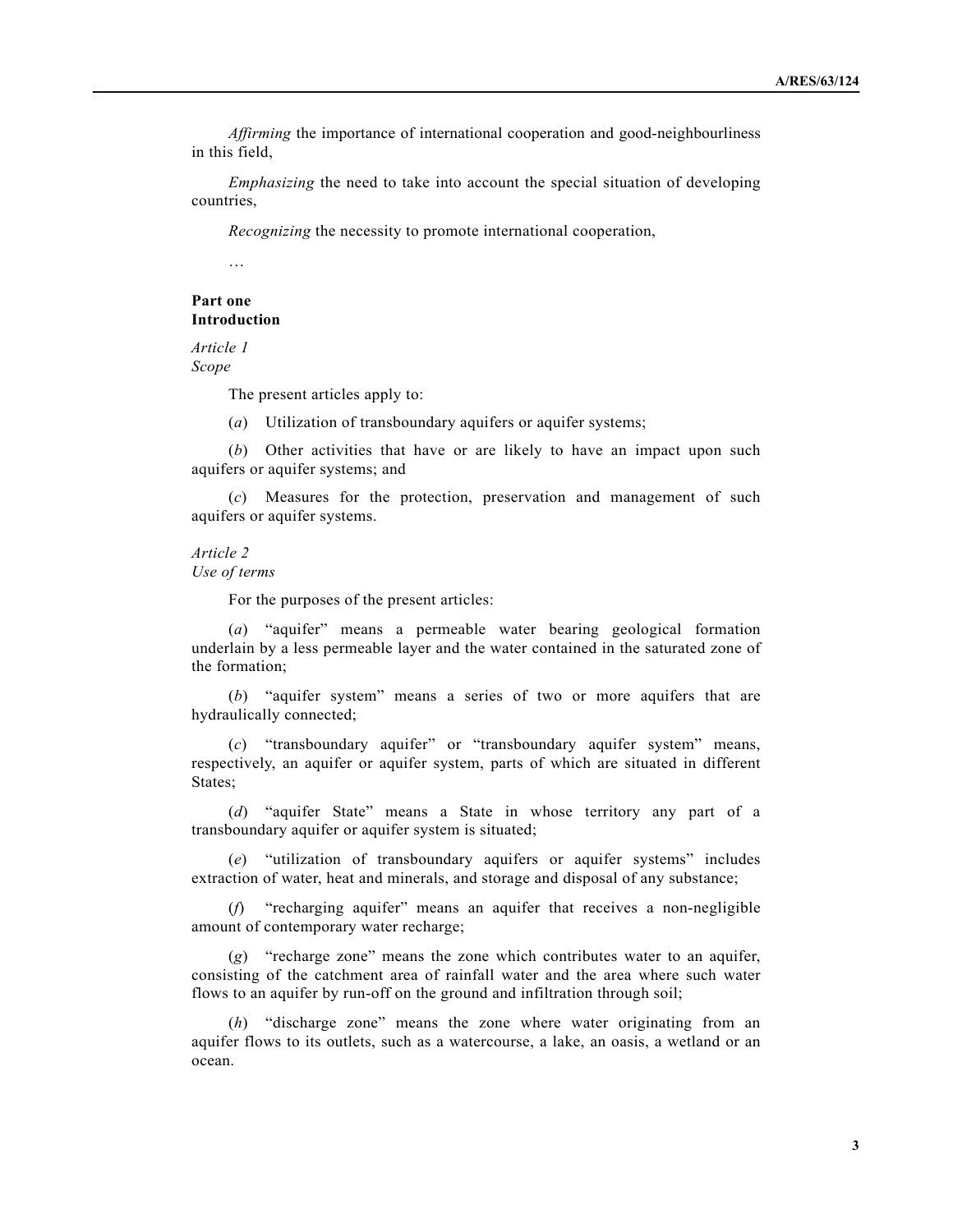### **Part two General principles**

*Article 3 Sovereignty of aquifer States* 

 Each aquifer State has sovereignty over the portion of a transboundary aquifer or aquifer system located within its territory. It shall exercise its sovereignty in accordance with international law and the present articles.

#### *Article 4*

### *Equitable and reasonable utilization*

 Aquifer States shall utilize transboundary aquifers or aquifer systems according to the principle of equitable and reasonable utilization, as follows:

 (*a*) They shall utilize transboundary aquifers or aquifer systems in a manner that is consistent with the equitable and reasonable accrual of benefits therefrom to the aquifer States concerned;

 (*b*) They shall aim at maximizing the long-term benefits derived from the use of water contained therein;

 (*c*) They shall establish individually or jointly a comprehensive utilization plan, taking into account present and future needs of, and alternative water sources for, the aquifer States; and

 (*d*) They shall not utilize a recharging transboundary aquifer or aquifer system at a level that would prevent continuance of its effective functioning.

#### *Article 5*

### *Factors relevant to equitable and reasonable utilization*

1. Utilization of a transboundary aquifer or aquifer system in an equitable and reasonable manner within the meaning of article 4 requires taking into account all relevant factors, including:

 (*a*) The population dependent on the aquifer or aquifer system in each aquifer State;

 (*b*) The social, economic and other needs, present and future, of the aquifer States concerned;

(*c*) The natural characteristics of the aquifer or aquifer system;

 (*d*) The contribution to the formation and recharge of the aquifer or aquifer system;

(*e*) The existing and potential utilization of the aquifer or aquifer system;

 (*f*) The actual and potential effects of the utilization of the aquifer or aquifer system in one aquifer State on other aquifer States concerned;

 (*g*) The availability of alternatives to a particular existing and planned utilization of the aquifer or aquifer system;

 (*h*) The development, protection and conservation of the aquifer or aquifer system and the costs of measures to be taken to that effect;

(*i*) The role of the aquifer or aquifer system in the related ecosystem.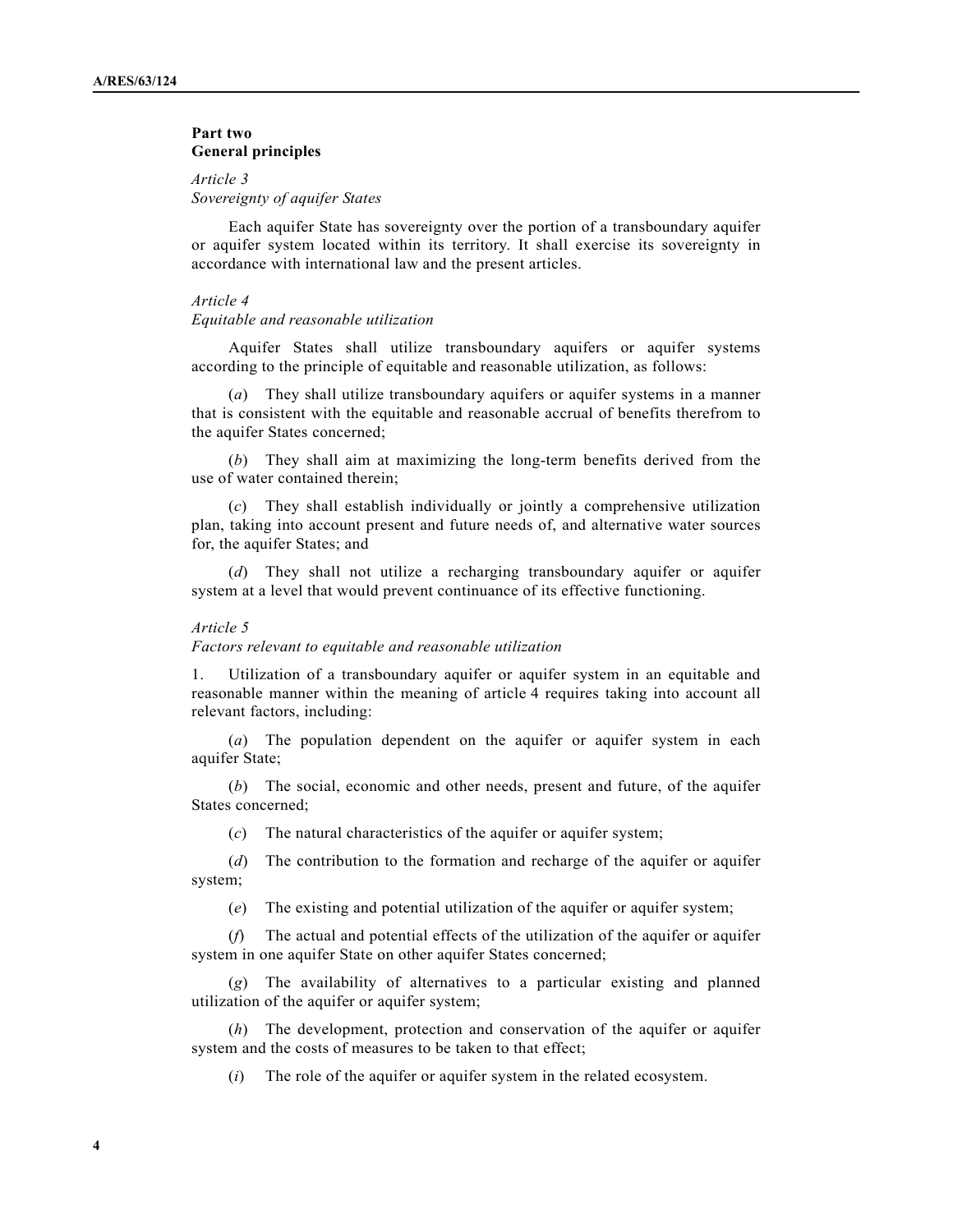2. The weight to be given to each factor is to be determined by its importance with regard to a specific transboundary aquifer or aquifer system in comparison with that of other relevant factors. In determining what is equitable and reasonable utilization, all relevant factors are to be considered together and a conclusion reached on the basis of all the factors. However, in weighing different kinds of utilization of a transboundary aquifer or aquifer system, special regard shall be given to vital human needs.

### *Article 6*

### *Obligation not to cause significant harm*

1. Aquifer States shall, in utilizing transboundary aquifers or aquifer systems in their territories, take all appropriate measures to prevent the causing of significant harm to other aquifer States or other States in whose territory a discharge zone is located.

2. Aquifer States shall, in undertaking activities other than utilization of a transboundary aquifer or aquifer system that have, or are likely to have, an impact upon that transboundary aquifer or aquifer system, take all appropriate measures to prevent the causing of significant harm through that aquifer or aquifer system to other aquifer States or other States in whose territory a discharge zone is located.

3. Where significant harm nevertheless is caused to another aquifer State or a State in whose territory a discharge zone is located, the aquifer State whose activities cause such harm shall take, in consultation with the affected State, all appropriate response measures to eliminate or mitigate such harm, having due regard for the provisions of articles 4 and 5.

### *Article 7*

### *General obligation to cooperate*

1. Aquifer States shall cooperate on the basis of sovereign equality, territorial integrity, sustainable development, mutual benefit and good faith in order to attain equitable and reasonable utilization and appropriate protection of their transboundary aquifers or aquifer systems.

2. For the purpose of paragraph 1, aquifer States should establish joint mechanisms of cooperation.

#### *Article 8*

#### *Regular exchange of data and information*

1. Pursuant to article 7, aquifer States shall, on a regular basis, exchange readily available data and information on the condition of their transboundary aquifers or aquifer systems, in particular of a geological, hydrogeological, hydrological, meteorological and ecological nature and related to the hydrochemistry of the aquifers or aquifer systems, as well as related forecasts.

2. Where knowledge about the nature and extent of a transboundary aquifer or aquifer system is inadequate, aquifer States concerned shall employ their best efforts to collect and generate more complete data and information relating to such aquifer or aquifer system, taking into account current practices and standards. They shall take such action individually or jointly and, where appropriate, together with or through international organizations.

3. If an aquifer State is requested by another aquifer State to provide data and information relating to an aquifer or aquifer system that are not readily available, it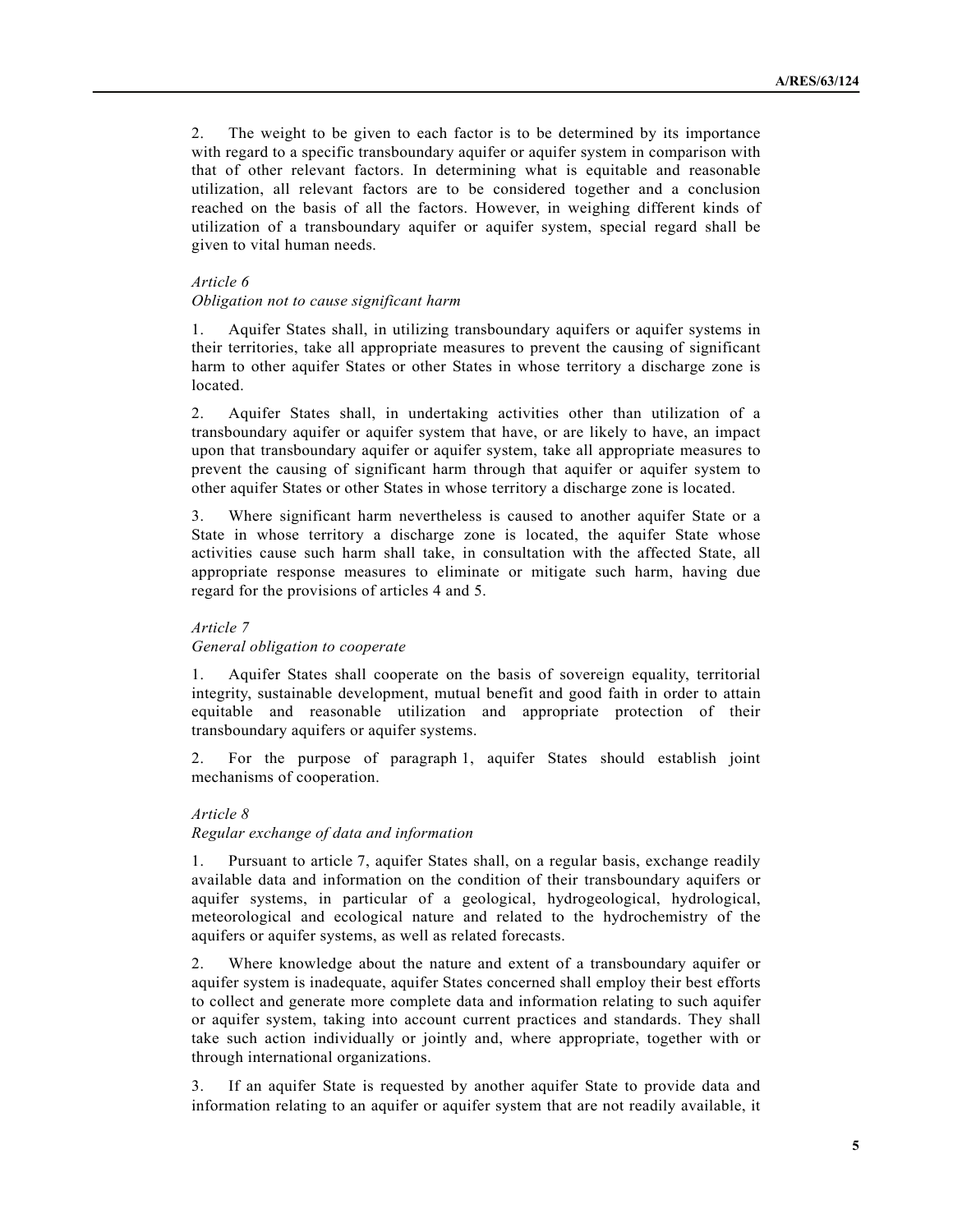shall employ its best efforts to comply with the request. The requested State may condition its compliance upon payment by the requesting State of the reasonable costs of collecting and, where appropriate, processing such data or information.

4. Aquifer States shall, where appropriate, employ their best efforts to collect and process data and information in a manner that facilitates their utilization by the other aquifer States to which such data and information are communicated.

### *Article 9*

#### *Bilateral and regional agreements and arrangements*

 For the purpose of managing a particular transboundary aquifer or aquifer system, aquifer States are encouraged to enter into bilateral or regional agreements or arrangements among themselves. Such agreements or arrangements may be entered into with respect to an entire aquifer or aquifer system or any part thereof or a particular project, programme or utilization except insofar as an agreement or arrangement adversely affects, to a significant extent, the utilization by one or more other aquifer States of the water in that aquifer or aquifer system, without their express consent.

### **Part three Protection, preservation and management**

### *Article 10*

### *Protection and preservation of ecosystems*

 Aquifer States shall take all appropriate measures to protect and preserve ecosystems within, or dependent upon, their transboundary aquifers or aquifer systems, including measures to ensure that the quality and quantity of water retained in an aquifer or aquifer system, as well as that released through its discharge zones, are sufficient to protect and preserve such ecosystems.

### *Article 11*

### *Recharge and discharge zones*

1. Aquifer States shall identify the recharge and discharge zones of transboundary aquifers or aquifer systems that exist within their territory. They shall take appropriate measures to prevent and minimize detrimental impacts on the recharge and discharge processes.

2. All States in whose territory a recharge or discharge zone is located, in whole or in part, and which are not aquifer States with regard to that aquifer or aquifer system, shall cooperate with the aquifer States to protect the aquifer or aquifer system and related ecosystems.

### *Article 12*

### *Prevention, reduction and control of pollution*

 Aquifer States shall, individually and, where appropriate, jointly, prevent, reduce and control pollution of their transboundary aquifers or aquifer systems, including through the recharge process, that may cause significant harm to other aquifer States. Aquifer States shall take a precautionary approach in view of uncertainty about the nature and extent of a transboundary aquifer or aquifer system and of its vulnerability to pollution.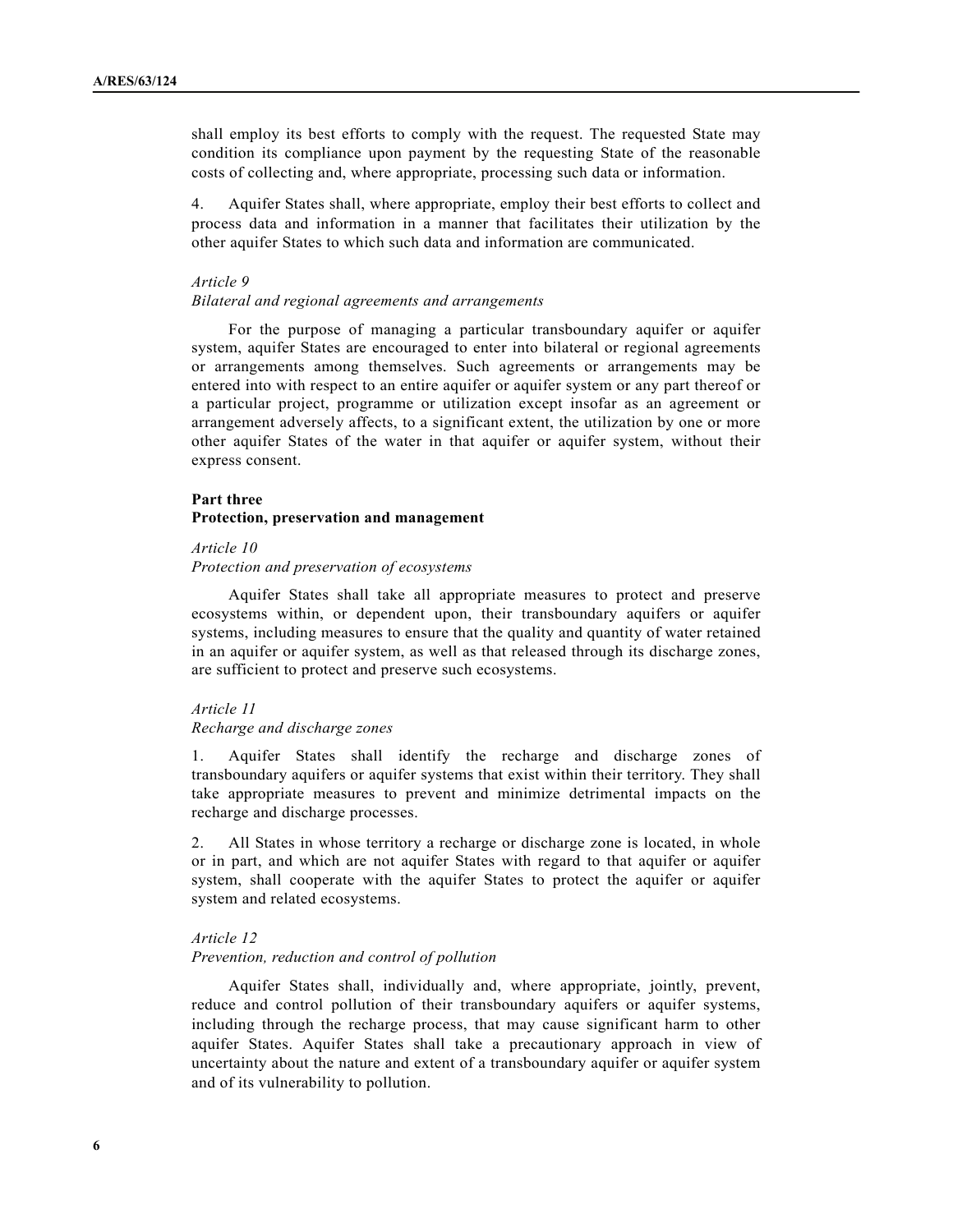### *Article 13 Monitoring*

1. Aquifer States shall monitor their transboundary aquifers or aquifer systems. They shall, wherever possible, carry out these monitoring activities jointly with other aquifer States concerned and, where appropriate, in collaboration with competent international organizations. Where monitoring activities cannot be carried out jointly, the aquifer States shall exchange the monitored data among themselves.

2. Aquifer States shall use agreed or harmonized standards and methodology for monitoring their transboundary aquifers or aquifer systems. They should identify key parameters that they will monitor based on an agreed conceptual model of the aquifers or aquifer systems. These parameters should include parameters on the condition of the aquifer or aquifer system as listed in article 8, paragraph 1, and also on the utilization of the aquifers or aquifer systems.

### *Article 14 Management*

 Aquifer States shall establish and implement plans for the proper management of their transboundary aquifers or aquifer systems. They shall, at the request of any of them, enter into consultations concerning the management of a transboundary aquifer or aquifer system. A joint management mechanism shall be established, wherever appropriate.

### *Article 15 Planned activities*

1. When a State has reasonable grounds for believing that a particular planned activity in its territory may affect a transboundary aquifer or aquifer system and thereby may have a significant adverse effect upon another State, it shall, as far as practicable, assess the possible effects of such activity.

2. Before a State implements or permits the implementation of planned activities which may affect a transboundary aquifer or aquifer system and thereby may have a significant adverse effect upon another State, it shall provide that State with timely notification thereof. Such notification shall be accompanied by available technical data and information, including any environmental impact assessment, in order to enable the notified State to evaluate the possible effects of the planned activities.

3. If the notifying and the notified States disagree on the possible effect of the planned activities, they shall enter into consultations and, if necessary, negotiations with a view to arriving at an equitable resolution of the situation. They may utilize an independent fact-finding body to make an impartial assessment of the effect of the planned activities.

### **Part four Miscellaneous provisions**

### *Article 16 Technical cooperation with developing States*

 States shall, directly or through competent international organizations, promote scientific, educational, technical, legal and other cooperation with developing States for the protection and management of transboundary aquifers or aquifer systems, including, inter alia: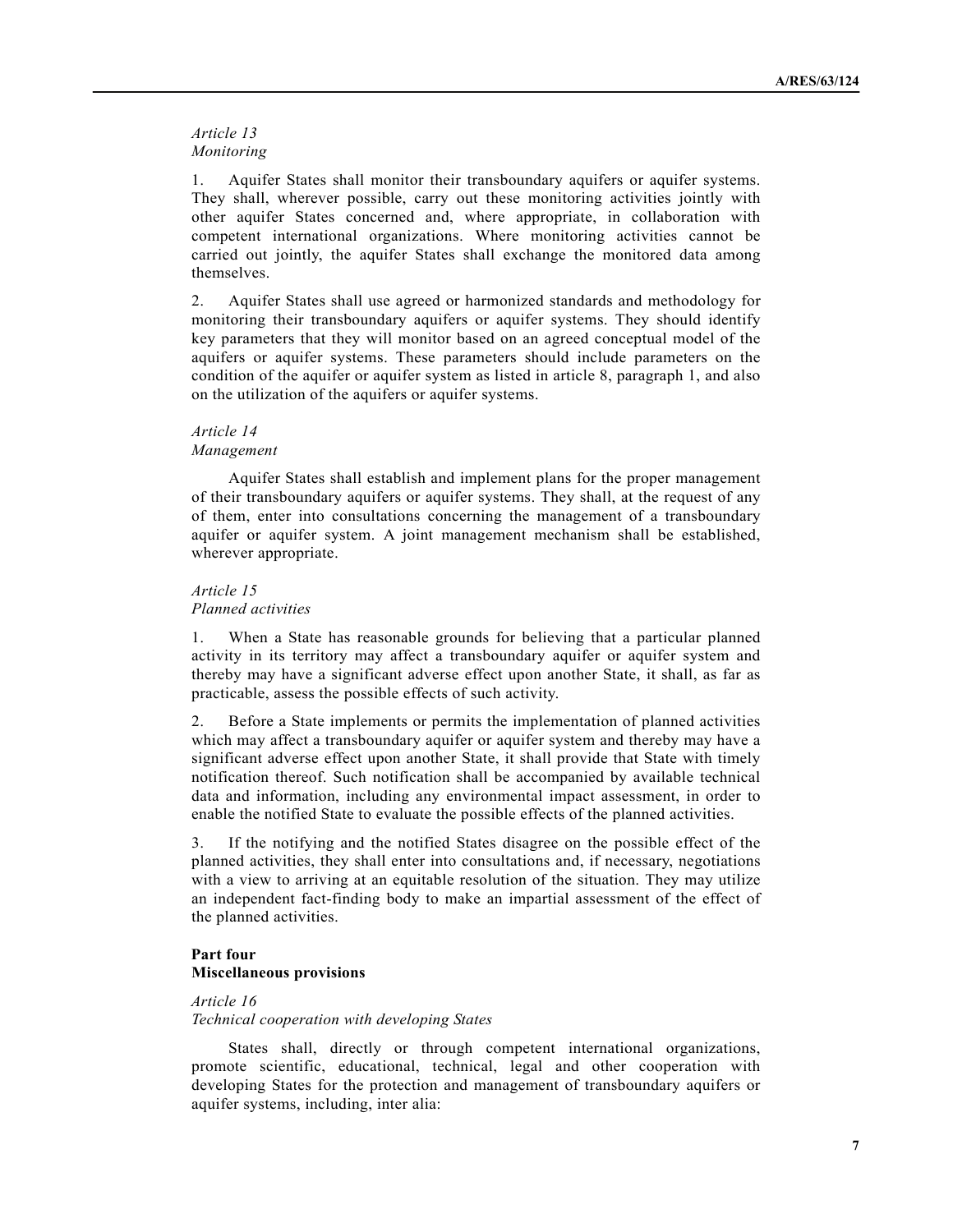(*a*) Strengthening their capacity-building in scientific, technical and legal fields;

(*b*) Facilitating their participation in relevant international programmes;

(*c*) Supplying them with necessary equipment and facilities;

(*d*) Enhancing their capacity to manufacture such equipment;

 (*e*) Providing advice on and developing facilities for research, monitoring, educational and other programmes;

 (*f*) Providing advice on and developing facilities for minimizing the detrimental effects of major activities affecting their transboundary aquifer or aquifer system;

 (*g*) Providing advice in the preparation of environmental impact assessments;

 (*h*) Supporting the exchange of technical knowledge and experience among developing States with a view to strengthening cooperation among them in managing the transboundary aquifer or aquifer system.

#### *Article 17*

#### *Emergency situations*

1. For the purpose of the present article, "emergency" means a situation, resulting suddenly from natural causes or from human conduct, that affects a transboundary aquifer or aquifer system and poses an imminent threat of causing serious harm to aquifer States or other States.

2. The State within whose territory the emergency originates shall:

 (*a*) Without delay and by the most expeditious means available, notify other potentially affected States and competent international organizations of the emergency;

 (*b*) In cooperation with potentially affected States and, where appropriate, competent international organizations, immediately take all practicable measures necessitated by the circumstances to prevent, mitigate and eliminate any harmful effect of the emergency.

3. Where an emergency poses a threat to vital human needs, aquifer States, notwithstanding articles 4 and 6, may take measures that are strictly necessary to meet such needs.

4. States shall provide scientific, technical, logistical and other cooperation to other States experiencing an emergency. Cooperation may include coordination of international emergency actions and communications, making available emergency response personnel, emergency response equipment and supplies, scientific and technical expertise and humanitarian assistance.

### *Article 18*

### *Protection in time of armed conflict*

 Transboundary aquifers or aquifer systems and related installations, facilities and other works shall enjoy the protection accorded by the principles and rules of international law applicable in international and non-international armed conflict and shall not be used in violation of those principles and rules.